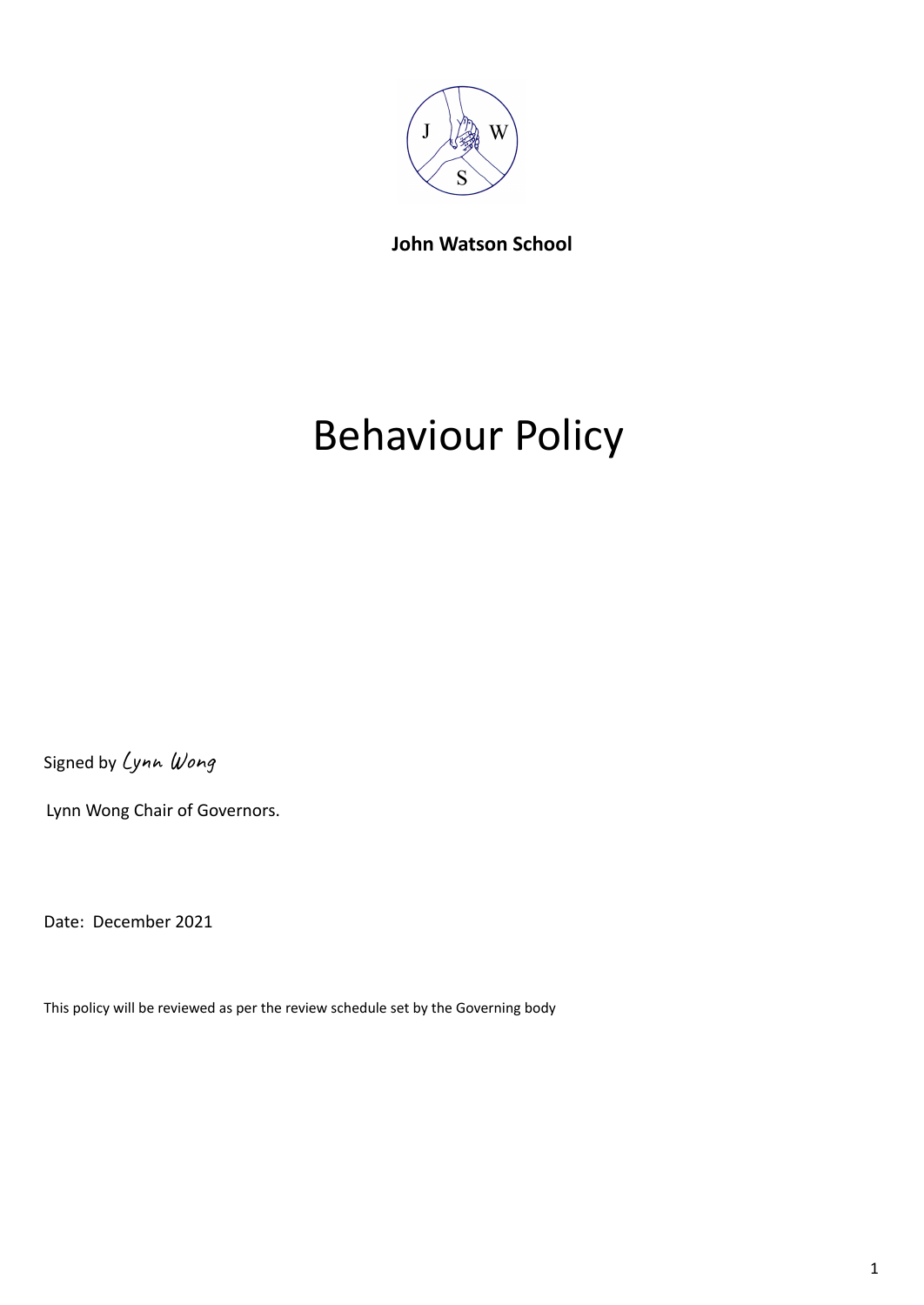# **John Watson School Behaviour Policy**

We view education as a joint endeavour at John Watson School (JWS), as depicted by our logo with the hands representing:

- The learner
- The parents/family/carers
- The school/professionals

The learning journey at JWS begins with the three partners, stated above, meeting at the EHCP review to discuss and plan for each individual's needs and aspirations and to agree the updated individual learning plan.

Our core values **SLICE** inform everything we do at John Watson School:

| <b>Communication</b><br><b>Safety</b><br><b>Engagement</b><br><b>L</b> earning<br>Independence |
|------------------------------------------------------------------------------------------------|
|------------------------------------------------------------------------------------------------|

Our intent is for every pupil to be **safe** and actively involved in **learning**, in order to develop **independence**, through **communication** and **engagement**, enabling them to thrive in today's society and fully participate in the local communities in which they live.

We seek to create an environment which encourages and reinforces positive behaviour both in social and learning situations. We use a combination of strategies to support learners, including *The Family Links Nurturing Programme* and *Team Teach* to ensure that we achieve this aim. We adapt the use of strategies from these programmes to provide a personal response to each individual's needs.

## **Aims**

To promote positive attitudes to learning and life, including honesty, tolerance, justice, resilience, courtesy, perseverance and respect for others, regardless of their religious belief, race, culture, gender, abilities or family background

- To promote and maintain an ethos in which all pupils according to their ability...
	- develop self-respect and a sense of personal worth
	- understand that their behaviour is their responsibility
	- reflect how their behaviour helps support the understanding of others' feelings
	- respond appropriately to the behaviour of others and view this as their collective responsibility
	- $\circ$  develop respect for their own property and that of others, taking pride in the school
- To create an environment where exemplary behaviour is at the heart of progressive learning
- To ensure that all staff understand that all behaviours are a form of communication
- To set clear and consistent expectations of behaviour throughout the school
- To promote community cohesion through positive relationships
- To establish strategies to support children and young people who find it difficult to engage in learning opportunities or to behave appropriately

The ultimate aim is for children and young people to learn to manage their own behaviour to the best of their ability.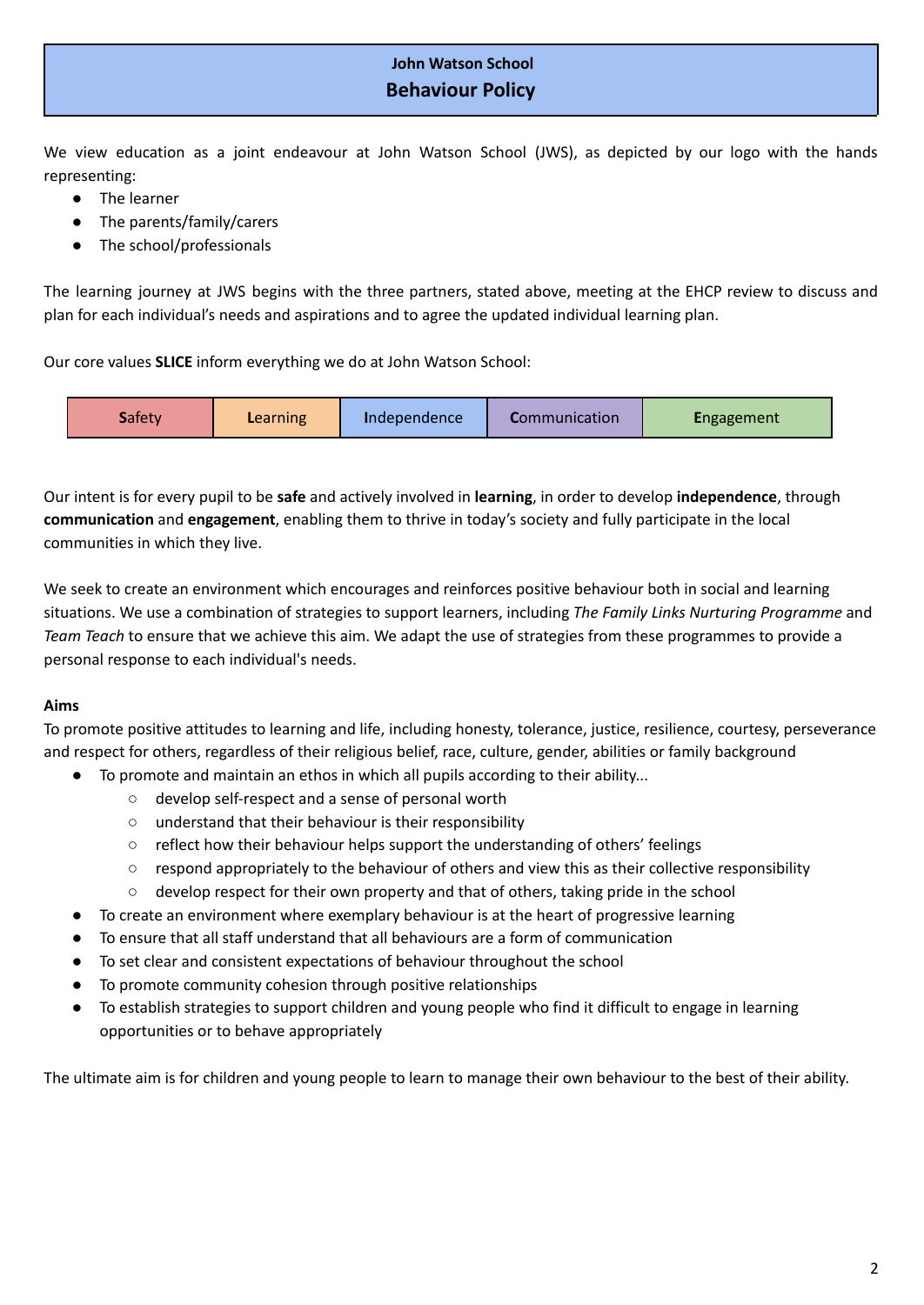## **School Leadership**

The Senior Leadership team is responsible for Behaviour and Safety across John Watson School. They model the Family Links (Nurturing Programme) and Team Teach principles.

The headteacher is responsible for Team Teach. They support staff and children and young people in managing their behaviour through coordinating training; debriefing staff when needed; monitoring incidents and the use and secure storage of the bound books for each site.

School leaders also monitor and improve behaviours for learning through direct teaching, learning walks and lesson observations. The quality of Individual Learning Plans is carefully monitored as they are key to ensuring good behaviour for learning.

#### **The Curriculum and Learning**

Creative, engaging and differentiated lessons and learning opportunities focus children and young people's attention on their learning. Providing appropriate learning environments enhances children and young people's moods and enhances learning experiences. Successful planning and delivery of learning opportunities support children and young people in developing appropriate behaviours for learning. Positive feedback on learning and behaviour helps to make children and young people feel valued and understand that learning new things can motivate you to try more. EYFS ensure that their curriculum links to Characteristics of Effective Learning.

#### **Behaviour strategies and the development of good behaviour for learning**

The learning environment must ensure the children and young people feel secure and at ease. The needs may be different for individual learners and this is reflected within the different classrooms, or areas of classrooms, including a calm and low arousal environment with reduced sensory stimuli. Having a sound knowledge of each individual is essential so teachers can adapt their environment to meet individual needs.

#### **Praise and Behaviour for Learning**

Praise is an excellent tool in encouraging and motivating children and young people to participate in activities and to try new things. It communicates to children and young people those attitudes that we would like to see in their social and learning skills and every time we praise something, we reinforce this message to children and young people. '*What we pay attention to is what we get more of'*.

It is essential to give praise for the strategies that the student uses to approach a learning activity e.g. '*well done for trying your best to ...*'. This type of praise encourages children and young people to try hard and build upon their learning skills.

Children and young people develop a greater resilience when they are praised for their effort and cope better with situations of failure as their attitude will become one of '*I can't do it YET, so I will try* again'. (Dweck 2006 *Mindset: The new psychology of success).*

Precision feedback is one of the most important tools in the teacher's tool kit. Teachers must avoid gender stereotyping and discourage staff from saying 'Good Boy! of 'Good Girl!' Positive praise (reinforcement) is effective when it is both deserved and informative. Attention is likely to be held through active engagement and activities that are *intrinsically* motivating. As the learner progresses they experience a deep sense of satisfaction in their achievements. Consequently, *extrinsic* rewards are used sparingly to encourage a learner to stay on task, as they have limited impact once withdrawn.

#### **Managing feelings and how this impacts upon behaviour**

Classes use the Nurturing Programme (Family Links) approach to support children and young people in understanding their boundaries, how to manage their feelings and how to put things right when they have gone wrong. As children and young people move up through the school, many begin to develop some skills in managing their own behaviour. There is less emphasis on using the Nurturing Programme as a teaching tool, strategies learned are used by children and young people and staff to reinforce appropriate behaviours. In conjunction with this, de-escalation and defusion strategies from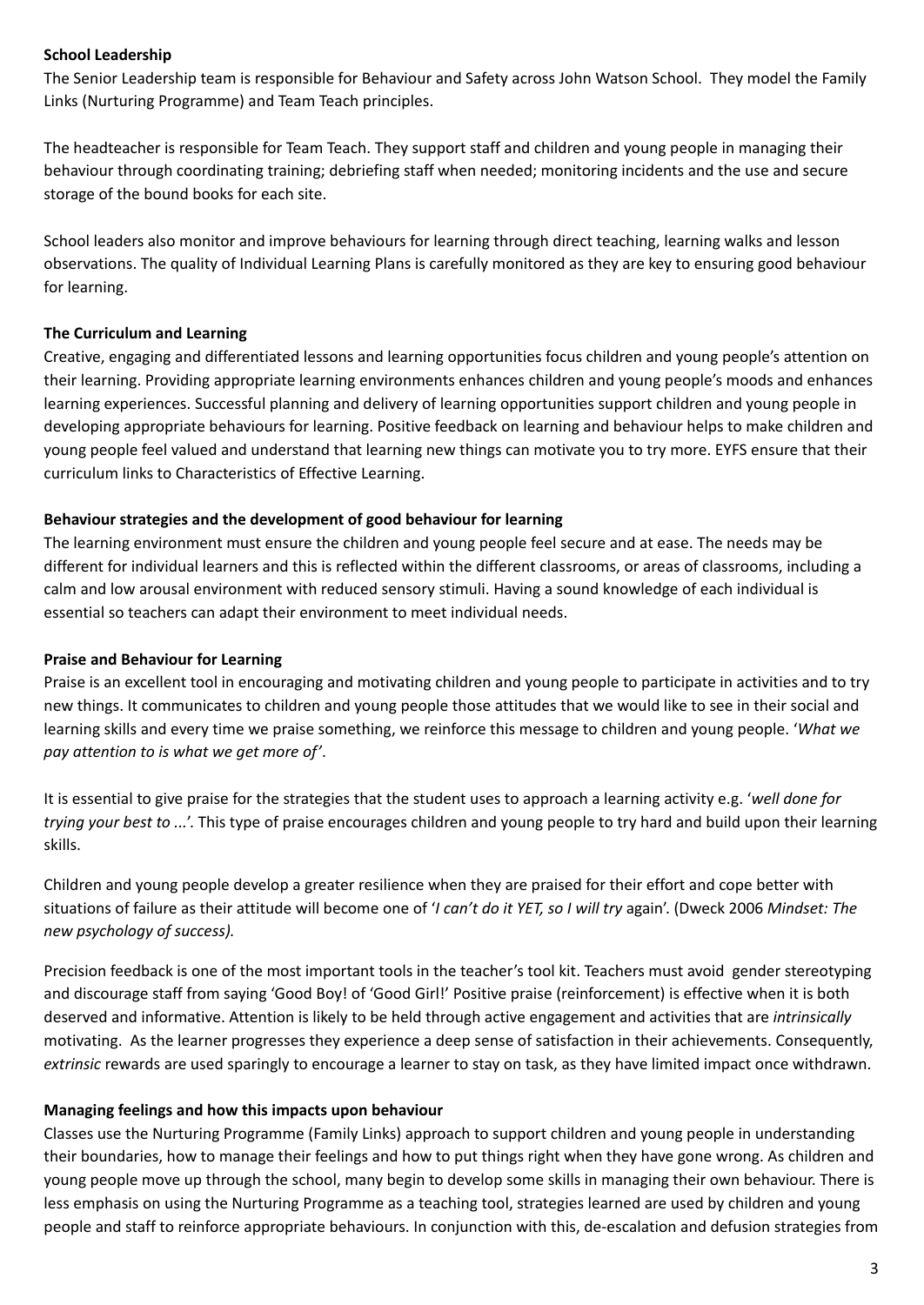Team Teach techniques for positive behaviour management are used across the school

## **Team Teach Strategies used to support children and young people include:**

- Planned ignoring
- Praise of other children nearby
- Showing displeasure through a glance, gesture or expression
- Defusing the situation by humour or affection
- Suggesting a move of place
- Providing subtle support from an adult
- Remind children of rules/expected behaviour
- Changing the pace or activity
- Give choices and consequences
- Suggest voluntary class-based time out
- In line with Family Links and age and stage of development and appropriateness, staff support pupils with an understanding of "chill out time" or "thinking time" that is adult supported. The intended impact of this is to support pupils to calm down and to implement a range of de-escalation strategies such as distraction, reward reminders, Choices and Consequences reminders etc.
- If appropriate, reminding children on strategies to be used when finding it hard to cope through the use of positive self-regulation or co-regulation activities
- Social Stories to explain situations/what should be done read daily/as appropriate

Our responses provide a **consistent approach** to ensure children and young people know that there will be consequences for negative behaviours explanations and discussion are used to move the student on from the incident. Staff are mindful of 'trigger' times for individuals e.g. transition times in the day; lunch times etc. and support children and young people with coping strategies at these times e.g. giving advanced warning of the end of an activity using Now/Next visuals and the use of visual timetables.

Most instances of negative behaviour are relatively minor and can be adequately dealt with through the strategies listed above.

Where anti-social, disruptive or aggressive behaviour is frequent, these strategies may be ineffective. In such cases careful evaluation of the curriculum on offer, classroom organisation and management, and whole school procedures should take place to eliminate these as contributory factors. Additional specialist help and advice from the Educational Psychologist or PCAMHS/ LDCAMHS / CAMHS may be necessary.

If pupils do not respond positively to early interventions then a more formal process is followed.

The levels of sanction set out below will apply, discretion will be shown at each level. Sanctions given will be delivered in a manner that is appropriate to each individual

#### **Interventions- de-escalation strategies**

- **1. Team Teach de-escalation strategies see Appendix A.**
- 2. A reminder of rules/good and bad choices/ praising other students
- 3. Sensory [strategies](https://docs.google.com/document/d/1byZr0Y9v0-EThhVICL-9xiBqZwtXxVv70e15A7piriY/edit) in JWS
- 4. Missing a longer period of 'time in'/ Senior leader to speak with individual/ Parents/Carers informed
- 5. Internal exclusion with a member of staff in a safe calming space/ Senior leader, Headteacher and parents informed
- 6. Fixed-term exclusion, for a period of 3-5 days, during which school leaders revise all Risk Assessments including Individual Behaviour Risk Assessments **(see Appendix B)** and procedures in place for the individual student to ensure they and others are safe upon their return

'*Time Out to calm down*'(Family Links) ...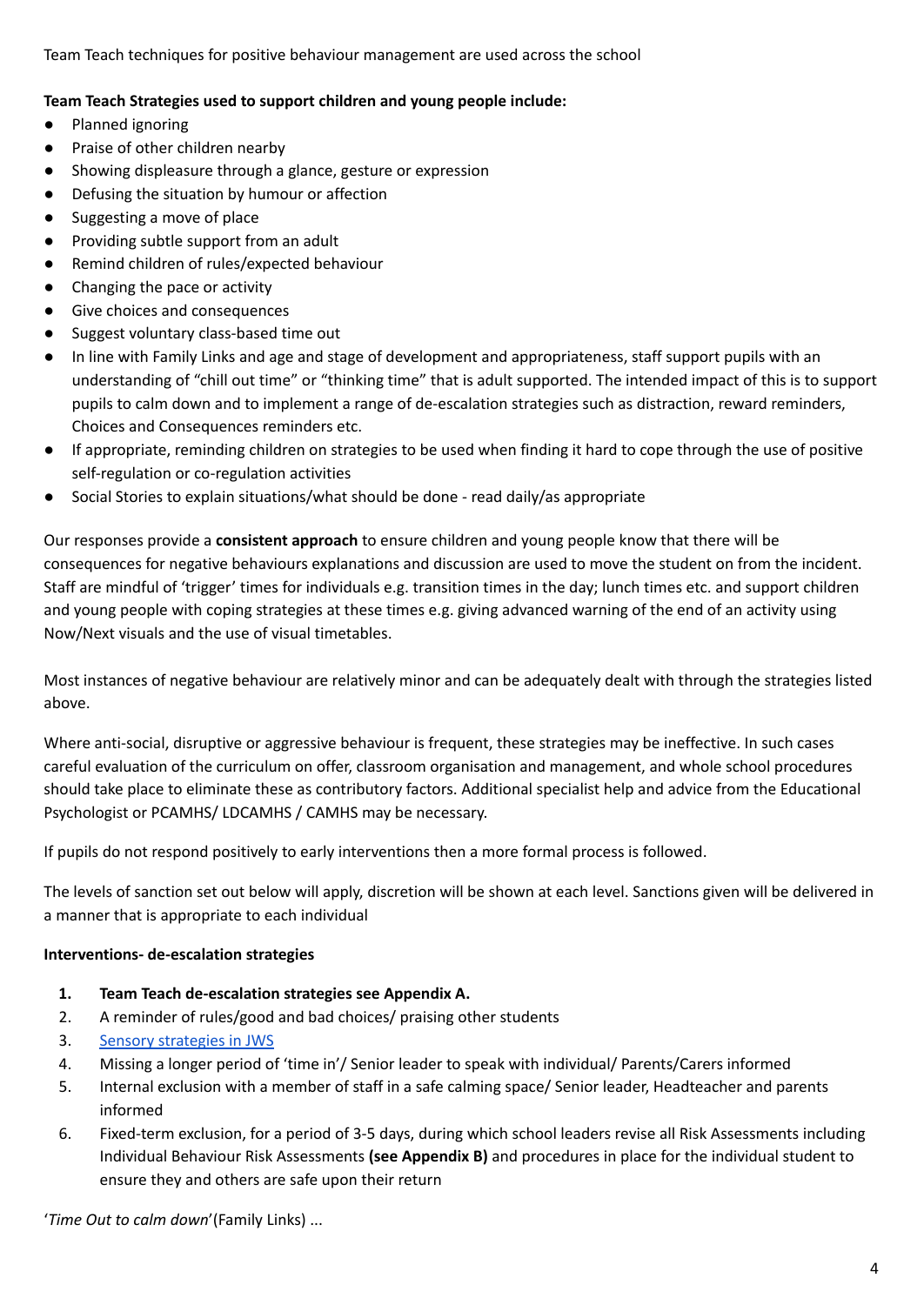- Following the principles and advice guidance given in Family Links Nurturing [programme](https://www.familylinks.org.uk/)
- Teacher speaks with pupil away from other pupils
- Boundaries are re-set
- Pupils are supported to reflect on their next action. They are reminded of their previous good conduct/attitude/learning as a model for the desired behaviour
- Pupil is given another opportunity to re-engage with learning
- Praise for positive behaviour is given at the earliest opportunity

## **Staff development and support**

All staff on a permanent contract receive Team Teach training and have access to Nurturing Programme resources in their class. Staff with responsibilities for behaviour are available to support staff with queries or concerns they might have regarding specific children and young people or situations.

During Individual Class Team meetings, teaching and TAs can discuss behaviour strategies and make contributions to PHPs and Behaviour Risk assessments.

## **Positive Handling Plans (PHP)**

Individual risk reduction plans resulting from a risk assessment, should include a description of the nature of the risk along with preferred risk reduction strategies (including non-physical, those involving touch and, where absolutely necessary, more restrictive restraints).

## **Behaviour Risk Assessments**

Students with a PHP have a Behaviour Risk assessment in order to best support the individual student. Known risks are highlighted to ensure that staff all use a uniformed approach when supporting student behaviour.

## **Seclusion**

The use of seclusion only takes place in unusual and extreme circumstances, when there is a risk of harm to the child, other children and or staff. Seclusion incidents are followed up with a debrief from a member of SLT and appropriate action taken to reduce the risk of further occurrences.

## **Pupil support systems**

Pupils are encouraged to communicate with an adult about how they are feeling and work through the incident that has occurred. Pupils are supported through Protective Behaviours to 'Tell an Adult' if they see something happening that they don't like, using their preferred method of communication. As children and young people become more secure in developing coping strategies, they can remove themselves to an agreed quiet part of the classroom/building until they have calmed down. A member of staff will check on them to make sure they are ok and support them in rejoining the class.

## **Liaison with parents/carers and other agencies**

- EHCPS are reviewed annually with parents and carers
- Individual Learning Plans (ILPs) include a SEMH section and these are share with parents/carers
- We make half termly phone calls to parents/carers
- 2 Parents' evenings a year, Positive Handling Plans are shared with parents/carers
- Enhanced communication programmes with parents/carers to support particularly vulnerable students
- Senior Leaders meet with parents as required to discuss specific behaviour challenges
- Annual meetings between parents/carers with the paediatrician
- The School Nurse and teachers can make referrals to LDCAMHS /CAMHS for young people whom staff and parents feel may need additional support in managing their behaviour

#### **Managing pupil transition**

● Transitions are skillfully managed by teachers and the leadership team, and planned on an individual student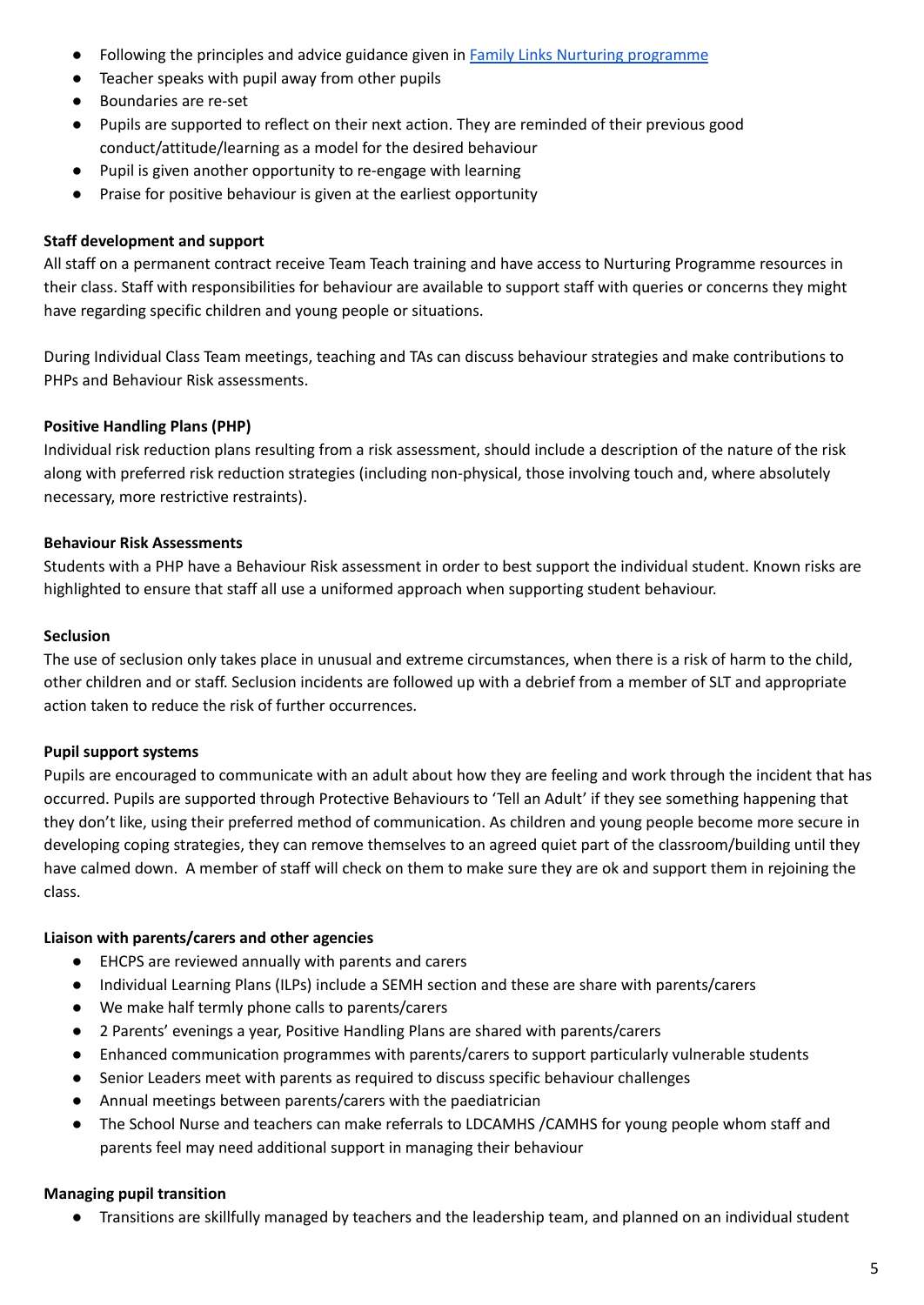basis to ensure that transition does not add to the students level of anxiety

- Teachers use PPA time to observe their future children and young people in their current class to see how they behave and work in a secure, familiar setting
- A member of staff may observe a child joining from another school
- Teachers are given meeting time to hand over information on their current class children and young people to their future teachers

## **Anti-Bullying**

In order to maintain an environment in which all members of the community can learn safely and securely, please read the additional important statement below:

Bullying will not be tolerated.

## **At JWS we will**

- ensure that the school complies with its legal responsibility to have an active Anti-Bullying policy in place which is authorised by the Governing Body and reviewed annually
- raise awareness of the issue of bullying in the school and ensure that the school policy on bullying is made known to all school staff, pupils, parents and governors
- ensure that the intentions laid out in the Anti-Bullying policy are known and consistently implemented by all adults working in the school
- ensure that all incidents of bullying are dealt with fairly and consistently by all staff, ensuring that all school staff have the opportunity to receive training, guidance and advice on appropriate methods for dealing with incidents of bullying, including online through the use of the internet and devices
- ensure an ethos in school where pupils feel safe and confident that if they tell an adult about an incident, it will be dealt with and not ignored or thought of as telling tales
- keep parents/carers informed of incidents of bullying and how they have been dealt with
- consult with parents, governors, staff and pupils on the school policy and its effectiveness
- use the school council and other children's meetings where pupils can discuss problems that they feel affect them, allowing them to share in discussion and decision-making about appropriate responses to bullying
- ensure staff complete incident records and where appropriate incident sheets, in order to monitor, inform others and record issues of bullying

## **Please refer to our Anti-Bullying Policy for more information**

## **Link Policies and Documents: Department for Education: 'Behaviour and Discipline in Schools' January 2016 regarding guidance for**

- Discipline in Schools teachers' powers
- Pupils' conduct outside the school gates teachers' powers
- confiscation of inappropriate items
- power to use reasonable force
- legislative links
- [Behaviour](https://www.gov.uk/government/uploads/system/uploads/attachment_data/file/353921/Behaviour_and_Discipline_in_Schools_-_A_guide_for_headteachers_and_school_staff.pdf) and Discipline in Schools
- **Linked School Policies and Documents** 
	- Anti [bullying](http://www.johnwatsonschool.org/governance/policies/antibullying-policy/) policy
	- PSHE [Policy](http://www.johnwatsonschool.org/governance/policies/psche-policy/)
	- [Safeguarding](http://www.johnwatsonschool.org/governance/policies/safeguarding-policy/) and Child Protection Policy
	- OASSH draft guidance for Restrictive Physical [Interventions](https://docs.google.com/a/johnwatsonschool.org/document/d/19r2wXd30AYs6I1q2opuZrKNU_qREnSSI01YaXBytgAU/edit)
	- Positive Handling Policy (will be hyperlinked when on website)
	- Positive Handling plans
	- Individual pupil risk assessments
	- **○** Understanding Behaviour STARR [Record](https://docs.google.com/document/d/1VFBk-0uQ6AoA18haBlKDD5y7iudwtS9M/edit?usp=sharing&ouid=116862297928290995120&rtpof=true&sd=true) (Appendix C)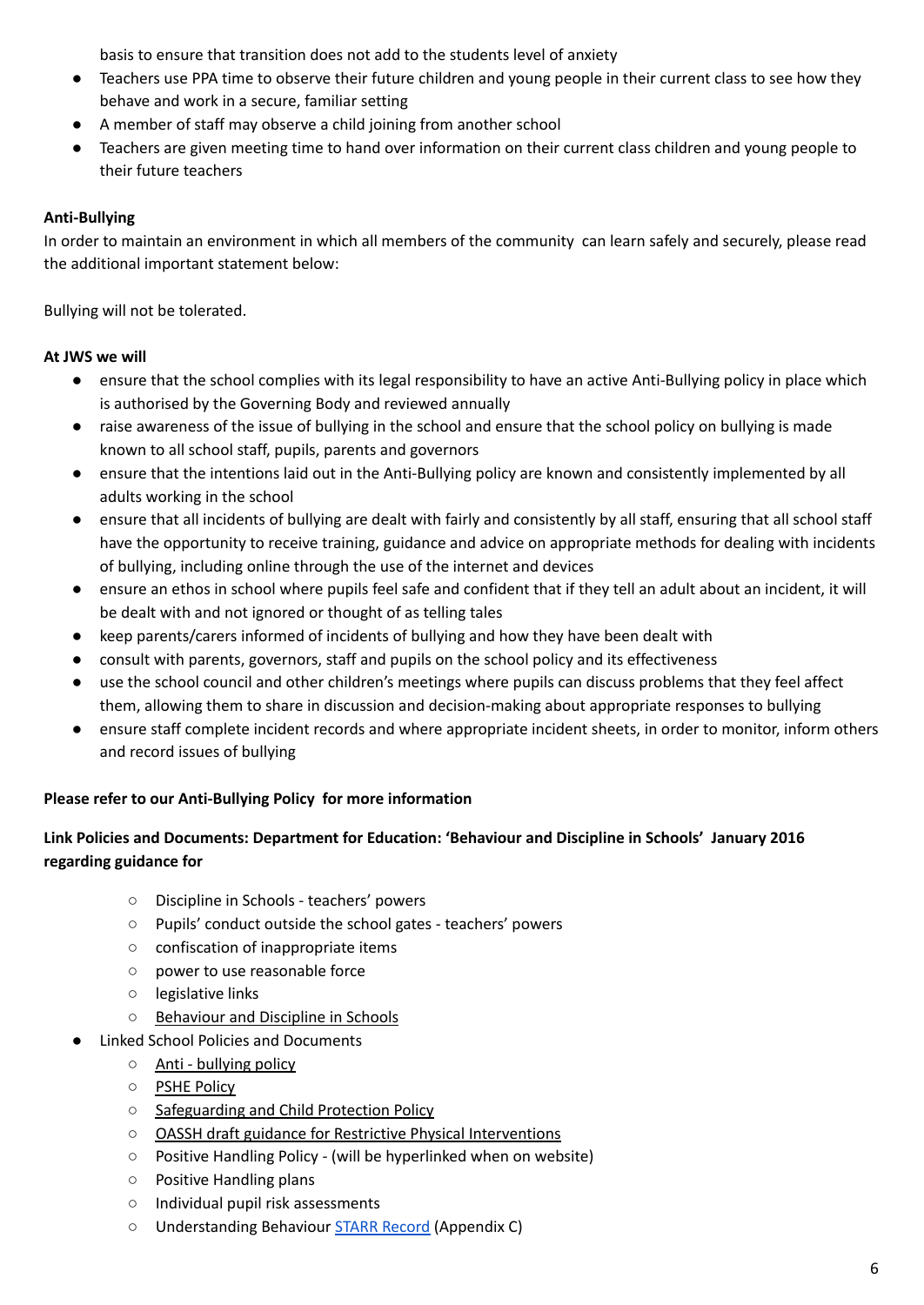

## **John Watson School Positive Handling Plan (PHP)**

| Name:         | Age: | Class:          |                                              |  |
|---------------|------|-----------------|----------------------------------------------|--|
|               |      |                 |                                              |  |
| Date written: |      | To be reviewed: |                                              |  |
|               |      |                 | (or whenever there is a change in behaviour) |  |

| <b>Introduction to Pupil</b>     |  |
|----------------------------------|--|
|                                  |  |
|                                  |  |
|                                  |  |
| <b>Environments and Triggers</b> |  |

## **Risk assessment and likelihood (H, M, L)**

| Slap     | Punch   | <b>Bite</b>     | Pinch     | Clothing grab |  |
|----------|---------|-----------------|-----------|---------------|--|
| Spit     | Kick    | Hair grab       | Neck grab | Body holds    |  |
| Arm grab | Weapons | <b>Missiles</b> | Head butt | Absconding    |  |

**Topography of behaviour** (what the behaviour looks like)

## **Prevention and De-escalation**

**Prevention strategies** - Changes to routines, activity, personnel or environment which might reduce the risk of this happen.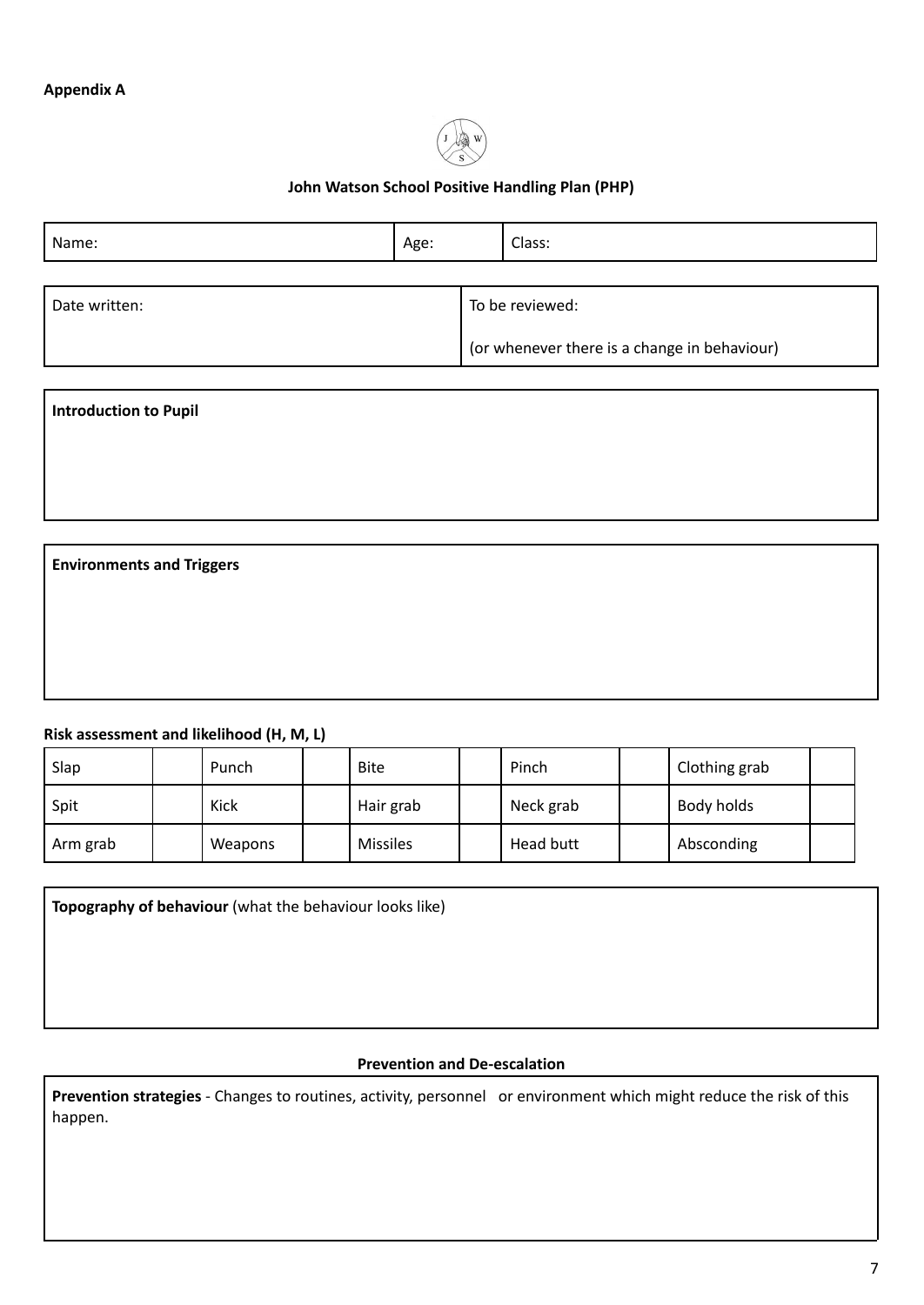**Diversions and distraction**s - Interests, words, objects etc which may divert attention from an escalating crisis

### **Praise points/strengths**

### **De-escalation** - Strategies which have worked in the past (Y) and those which should be avoided (N)

| Verbal advice and support  | Firm, clear directions | Negotiation           | Limited choices    |  |
|----------------------------|------------------------|-----------------------|--------------------|--|
| <b>Distraction</b>         | <b>Diversion</b>       | Reassurance           | Planned ignoring   |  |
| Contingent Touch           | C.A.L.M talking/stance | Take-upTime           | Withdrawal Offered |  |
| <b>Withdrawal Directed</b> | Change Adult           | Consequence reminders | Humour             |  |
| <b>Success Reminders</b>   |                        |                       |                    |  |

**Other de-escalation strategies to try**

#### **Physical Intervention**

#### **Medical conditions that should be taken into consideration before physically intervening**

#### **Physical intervention and staff authorised**

| Intervention | When would this be used | Staff trained and authorised |
|--------------|-------------------------|------------------------------|
|              |                         |                              |
|              |                         |                              |

**Points to note if Physical Intervention necessary**

**Post Incident Support** - Listen, Link Learn format used, when pupil feedback should happen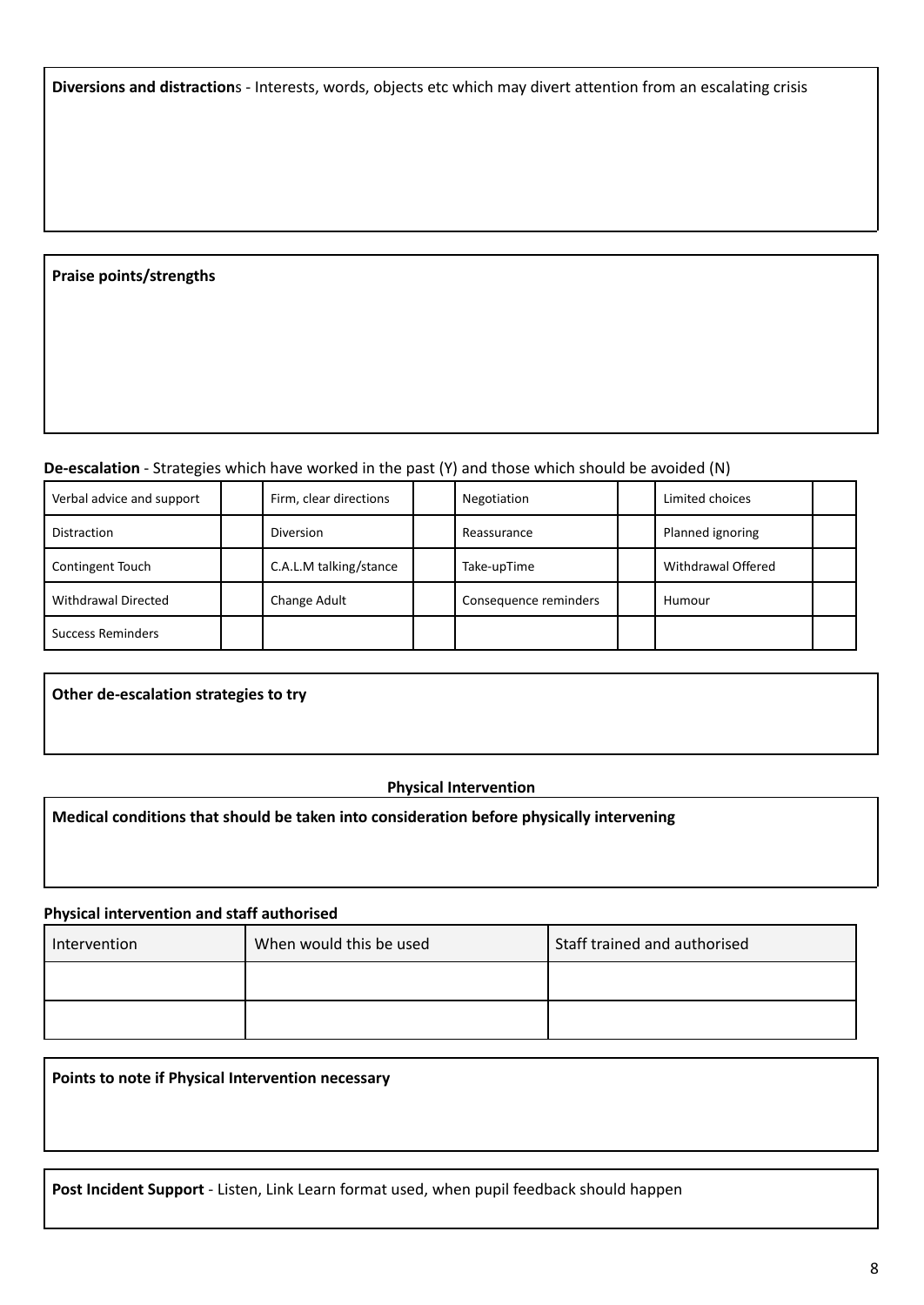# **Recording and notifications required and how**

| Person                 | Informed by:              | How                                                        |
|------------------------|---------------------------|------------------------------------------------------------|
| Parents/Guardians      | Teacher                   | Diary or phone call depending on the nature of<br>incident |
| Headteacher            | Teacher                   | email                                                      |
| Team-Teach coordinator | Teacher if above caring c | email                                                      |

# **Signatures**

| Name | Position | Signature | Date |
|------|----------|-----------|------|
|      |          |           |      |

| Parents/Carers | Print Name: | Signature/s: | Date: |
|----------------|-------------|--------------|-------|
|                |             |              |       |
|                |             |              |       |

## **Appendix B**



## **John Watson School - Behaviour Risk Assessment**

| Name:                          | Age: | Class: | <b>Date Written:</b> |
|--------------------------------|------|--------|----------------------|
|                                |      |        |                      |
| Behaviours that cause a hazard |      |        |                      |

| Who might be harmed and how?                                      | <b>Estimated</b><br><b>Risk level</b>               |
|-------------------------------------------------------------------|-----------------------------------------------------|
| What measures are in place to reduce the risk?                    | <b>Estimated</b><br><b>Risk Level</b><br><b>Now</b> |
| What further action is needed to reduce the risk? (State actions) | <b>Dates</b>                                        |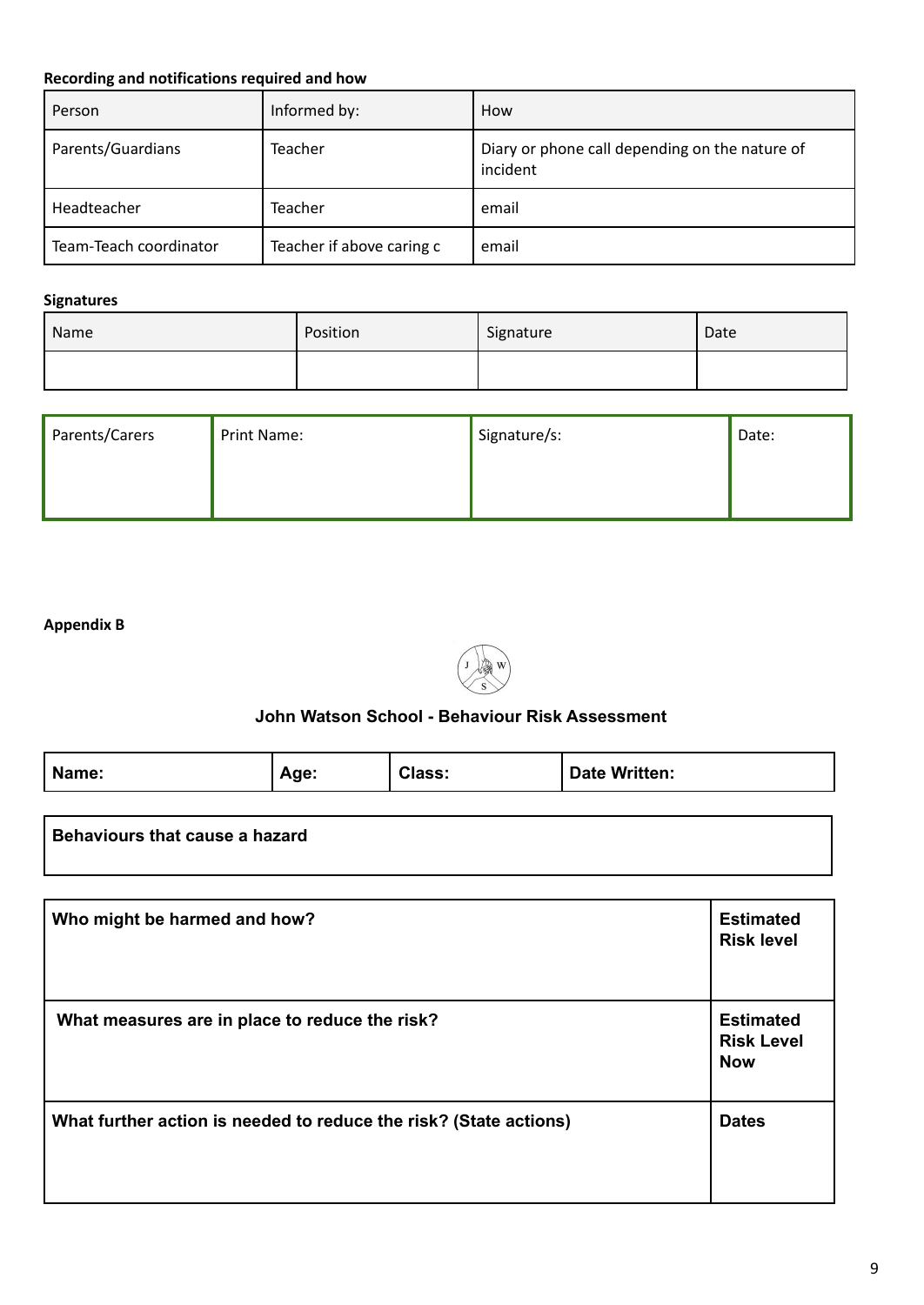**Relevant employees who need to be informed of this risk assessment (employees to sign when they have read).**

| Staff Member | Signature | <b>Date</b> |
|--------------|-----------|-------------|
|              |           |             |
|              |           |             |
|              |           |             |

**Monitoring Arrangements**

**Review Date/Frequency-**

**Name of Assessor:**

**Job Title:**

**Date of Assessment:**

**Signed:**

(Manager/Head of Establishment/Setting)

**Name**

**Date**

**Appendix C**



Promoting Positive Behaviour

STARR (Setting Trigger Action Response Record) Observation Record